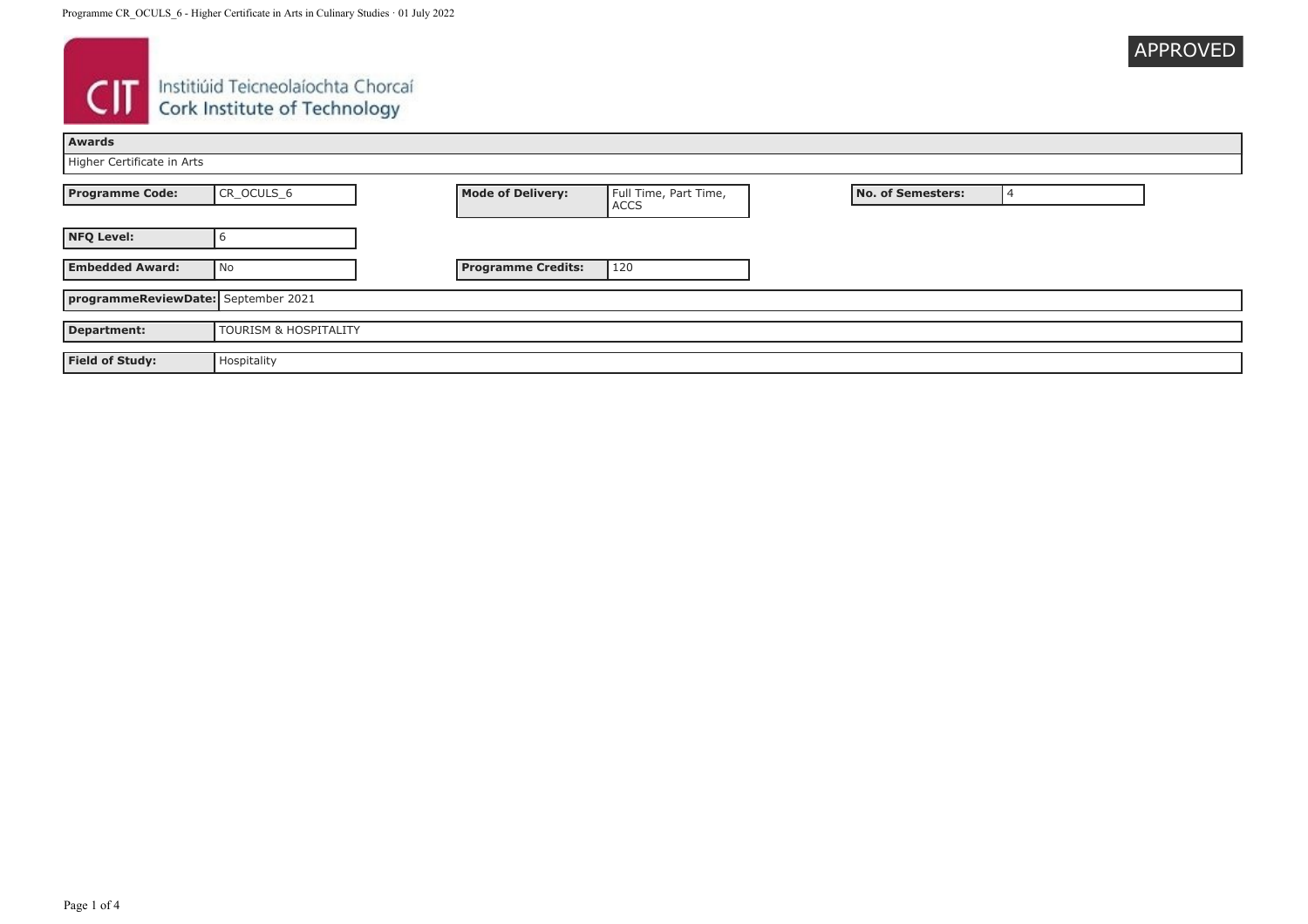# Programme Outcomes

Upon successful completion of this programme the graduate will be able to demonstrate... :

|                      | PO1 Knowledge - Breadth                                                                                                                                                                                                                                                                |  |
|----------------------|----------------------------------------------------------------------------------------------------------------------------------------------------------------------------------------------------------------------------------------------------------------------------------------|--|
| (a)                  | professionalism and customer focus in the provision of culinary services in the hospitality sector. Comprehend and apply fundamental business principles to hospitality operations.                                                                                                    |  |
| PO2 Knowledge - Kind |                                                                                                                                                                                                                                                                                        |  |
| (a)                  | appreciation of the importance of and demonstrate the ability to meet industry standards in relation to social and relationship skills, personal presentation, grooming and customer care, in the provision<br>of the appropriate services in culinary environments.                   |  |
|                      | PO3 Skill - Range                                                                                                                                                                                                                                                                      |  |
| (a)                  | competence and creativity in the practice of the required skills in culinary operations. Apply appropriate Information Technology skills, and operate packages relevant to the culinary area.                                                                                          |  |
|                      | <b>PO4</b> Skill - Selectivity                                                                                                                                                                                                                                                         |  |
| (a)                  | appropriate product knowledge in the provision of culinary services and the general hospitality sector. communicate effectively both verbally and through a range of media with customers, colleagues,<br>and external organisations.                                                  |  |
|                      | PO5 Competence - Context                                                                                                                                                                                                                                                               |  |
| (a)                  | recognition of industry trends in both product and markets as they effect the culinary sector and respond with creativity to customer expectations. respond to national and international trends in<br>relation to hygiene, health and safety, environment, and other emerging trends. |  |
|                      | <b>PO6</b> Competence - Role                                                                                                                                                                                                                                                           |  |
| (a)                  | operation to the appropriate standards within the areas of legislation and best practice operations applicable to hospitality and culinary skills                                                                                                                                      |  |
|                      | <b>PO7</b> Competence - Learning to Learn                                                                                                                                                                                                                                              |  |
| (a)                  | appropriate skills for employment seeking and career planning. Capacity to reflect on achievement to date and make realistic plans to achieve personal life goals                                                                                                                      |  |
|                      | PO8 Competence - Insight                                                                                                                                                                                                                                                               |  |
| (a)                  | Ability to operate within a high paced culturally diverse environment in a professional manner.                                                                                                                                                                                        |  |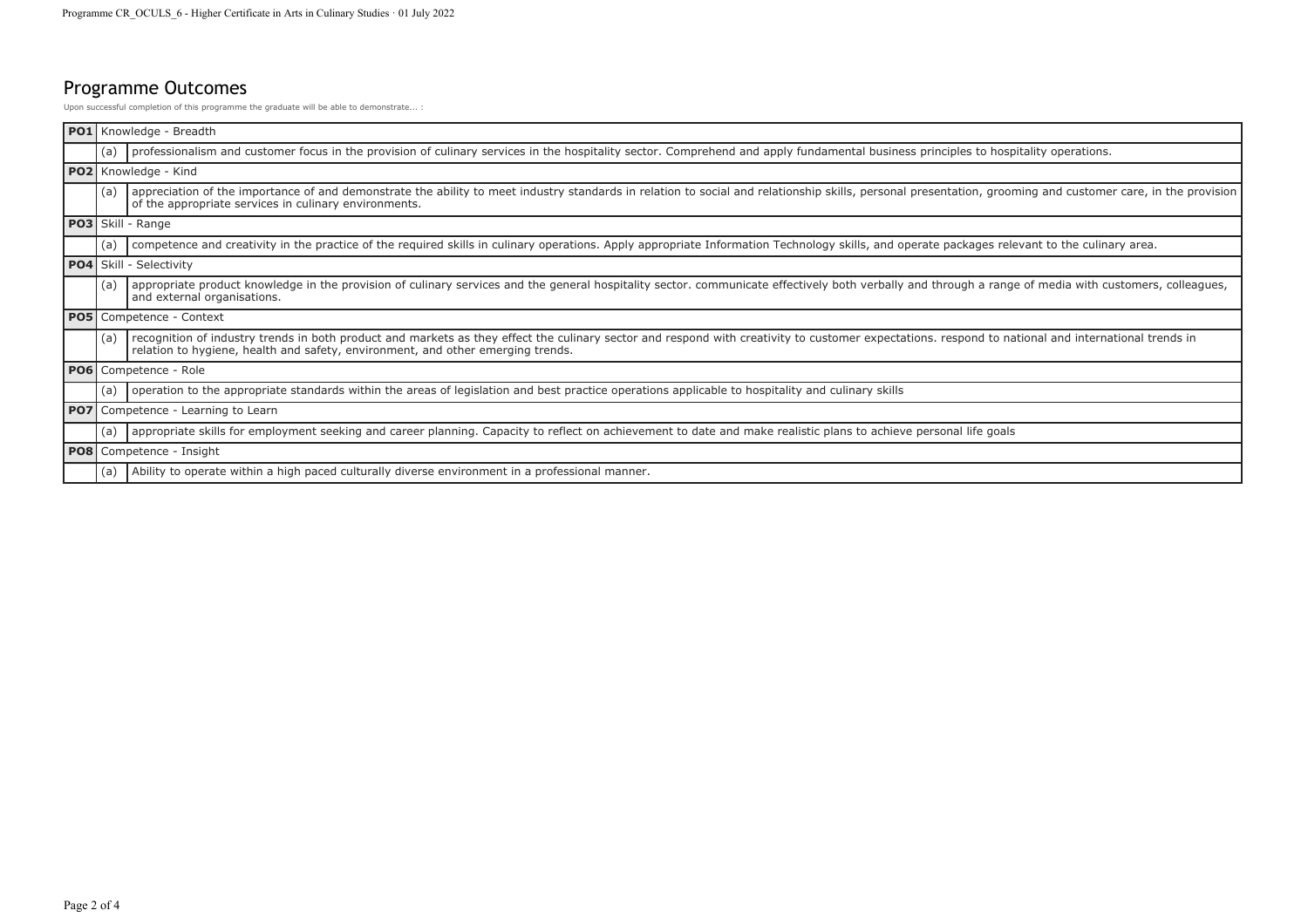## Semester Schedules

#### Stage 1 / Semester 1

| Mandatory      |                                         |  |
|----------------|-----------------------------------------|--|
| Module<br>Code | Module Title                            |  |
|                | HOSP6048   Core Culinary Skills         |  |
|                | HOSP6050 Eggd Safety & Culinary Science |  |
|                | HOSP6049 Introduction to Volume Cookery |  |
|                | HOSP6086 Pastry Principles & Techniques |  |
|                | INFO6014 Business IT Skills             |  |
|                | CMOD6001 Creativity Innovation&Teamwork |  |

#### Stage 1 / Semester 2

| Mandatory          |                                         |
|--------------------|-----------------------------------------|
| Module<br>Code     | Module Title                            |
|                    | HOSP6014 Eood Service Operations        |
|                    | HOSP6060 Core Culinary Practice         |
|                    | HOSP6053 Volume Cookery Practice        |
| HOSP6052 Nutrition |                                         |
|                    | HOSP6087 Larder Techniques & Principle  |
| Elective           |                                         |
| Module<br>Code     | Module Title                            |
|                    | HOSP6055 Communications & Customer Care |
| <b>FREE6001</b>    | <b>Free Choice Module</b>               |